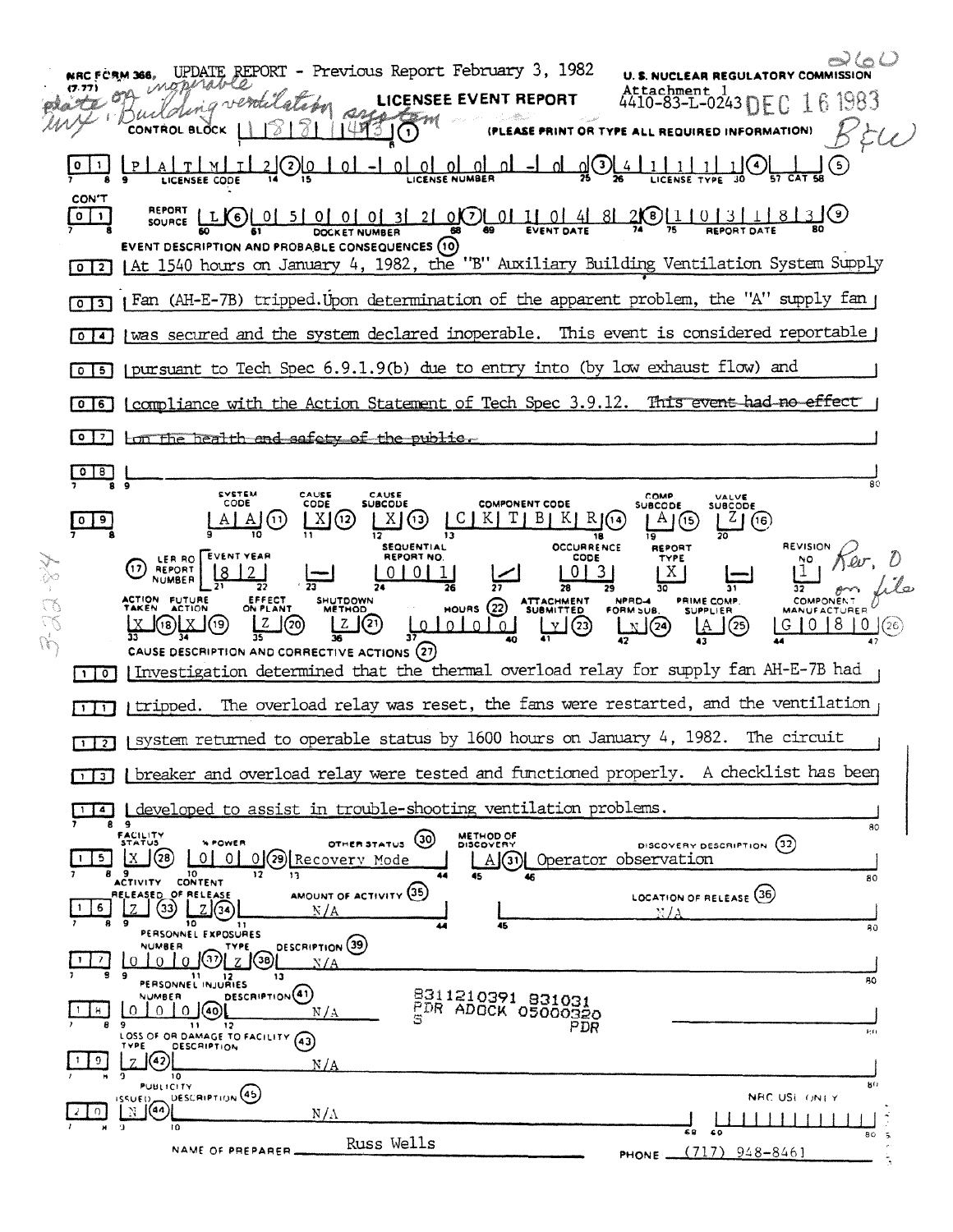# LER 82-01/03X-1 EVENT DATE - January 4, 1982

## I. EXPLANATION OF THE OCCURRENCE

At 15/10 hours on January 4, 1982, the "B" Auxiliary Building Ventilation System Supply Fan (AH-E-7B) tripped resulting in a low ventilation system exhaust flowrate. Upon investigation, it was discovered that the thermal overload relay for - Supply Fan AH-E-7B had tripped. The remaining Supply Fan, AH-E-7A, was secured and the Auxiliary Building ventilation system was declared inoperable pursuant to Technical Specification 3.9.12 due to low flow. To restart the fans, the thermal overload relay on supply fan AH-E-7B was reset. Once this was campleted, the Supply Fans, AH-E-7A. and AH-E-7B were restarted, the exhaust tlowrate was adjusted, and the system was declared operable at 1600 hours on January 4, 1982. This event is considered reportable pursuant to Tech Spec 6.9.1.9(b).

This LER is similar in nature to LER 82-41.

### II. CAUSE OF THE OCCURRENCE

The cause of the occurrence was attributed to the tripping of the thermal overload relay for the Auxiliary Building Supply lean Ai-E-/B. The root cause tor the tripping of the thermal overload, however, was not determined. Note: Plant Engineering had ammeter readings taken for the supply fan motors, for AH-E-7A, and AH-E-7B, on January 5, 1982. These readings were within the normal operating value range.

#### III. CIRCUMSTANCES SURROUNDING THE OCCURRENCE

At the time of the occurrence, the Unit 2 facility was in a long-term cold shutdown state. The reactor decay heat was being removed via loss to ambient. Throughout the event there was no effect on the Reactor Coolant System or the core.

#### TV. CORRECTIVE ACTIONS TAKEN OR TO BE TAKEN

Immediate - The thermal overload relay was reset and the fans restarted. Initial tests provided no information as to why the thermal overload tripped.

Long-Term - The circuit breaker and overload relay for AH-E-7B were tested in accordance with approved test procedures. Both devices functioned properly and met the acceptance criteria of the test procedures. However, an event similar to the above occurred on December 16, 1982, (Reference LER 82-41). An investigation of this event determined that the overload relays for AH-E-7A and 7B had hairline cracks in the overloads on the frame side. Additionally, it was discovered that the circuit breaker for AH-E-7B was out of specification (i.e., the breaker tripped quicker than normal). The overload relays and circuit breakers for AH-E-7A/B were replaced and tested satisfactorily.

> Plant Engineering has prepared a checklist which is intended for use by Operations' Department personnel as a guide to assist the cognizant engineer in trouble-shooting ventilation system problems.

## V. COMPONENT FAILURE DATA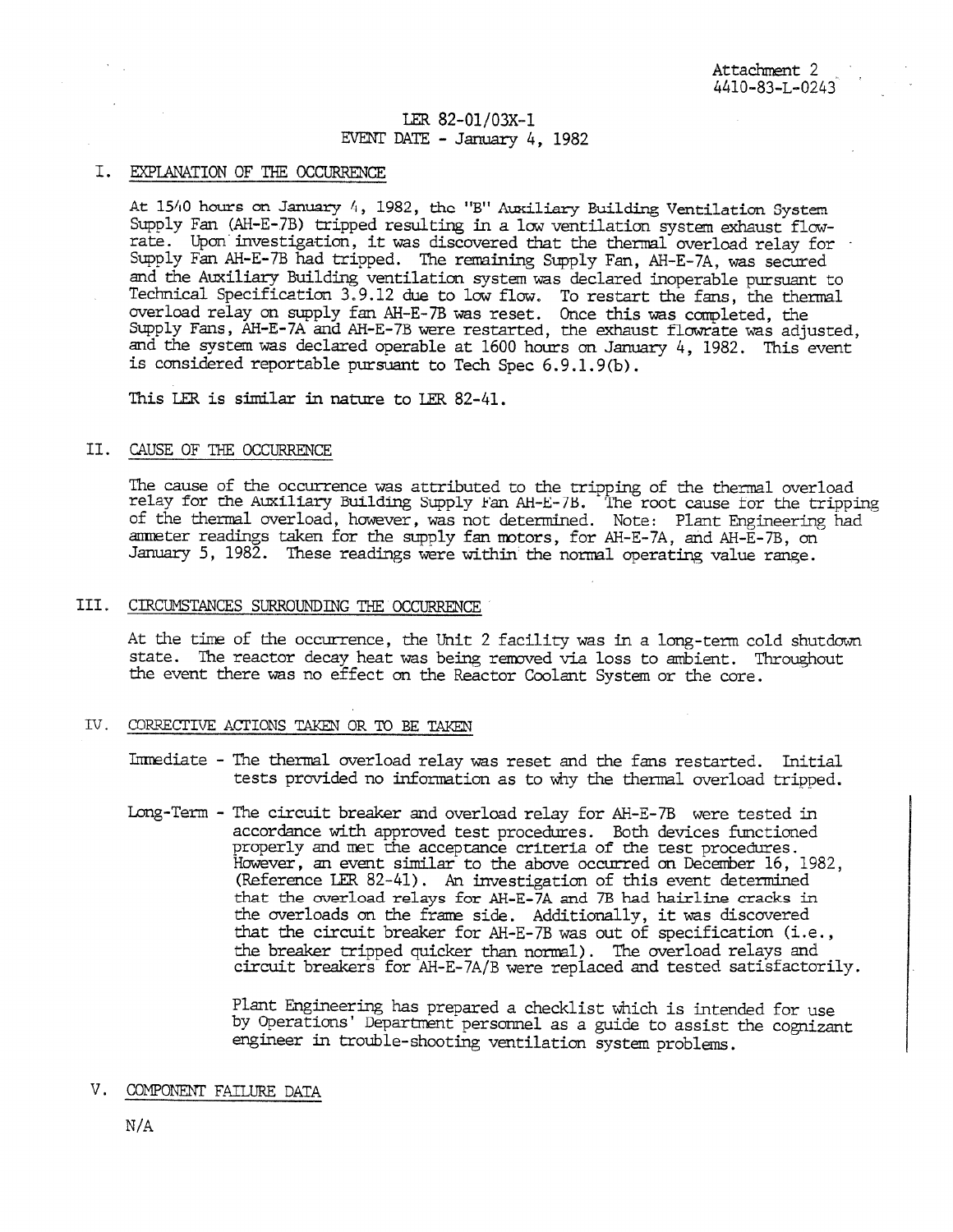

# **GPU Nuclear Corporation**

Post Office Box 480 Route 441 South Middletown, Pennsylvania 17057-0191 717 944-7621 TELEX 84-2386 Writer's Direct Dial Number:

October 31, 1983  $4410 - 83 - L - 0243$ 

Office of Inspection and Enforcement Attn: Dr. Thomas E. Murley Regional Administrator US Nuclear Regulatory Commission Region I 631 Park Avenue King of Prussia, PA 19406

Dear Sir:

Three Mile Island Nuclear Station, Unit 2 (TMI-2) Operating License No. DPR-73 Docket No. 50-320 Updated Licensee Event Reports

The Licensee Event Reports listed in Attachment 1 have been updated and are enclosed as Attachment 2 to this letter.

If you have any questions, please contact Mr. J. J. Byrne of my staff.

ncerely. <del>n</del>ga **TMT** ОĽ

BKK/JJB/RDW/jep

Attachments

8311210334 831031 PDR ADOCK 05000329 PDR ADOON -- PDR<br>S

CC: Mr. L. H. Barrett, Deputy Program Director - TMI Program Office Dr. B. J. Snyder, Program Director - TMI Program Office

GPU Nuclear Corporation is a subsidiary of the General Public Utilities Corporation